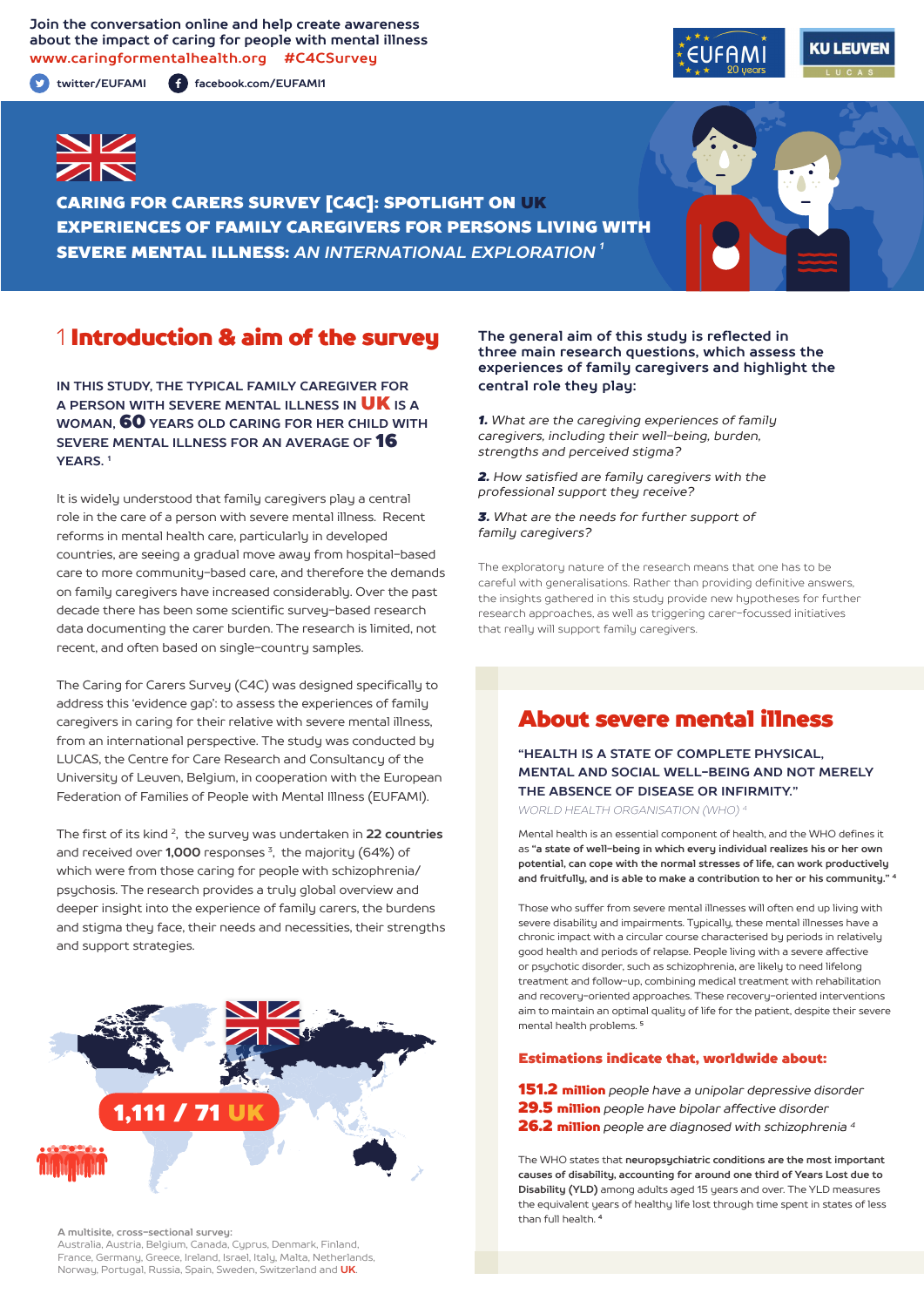## 2 The value of caregivers

"CARERS FOR PEOPLE AFFECTED BY SCHIZOPHRENIA OFTEN FEEL UNDERVALUED. DURING EARLY PSYCHOSIS, INTERVENTIONS AIMED AT THE FAMILY CAN FACILITATE PATIENT IDENTIFICATION, IMPROVE THE EMOTIONAL WELL-BEING OF FAMILY MEMBERS AND SUPPORT CARERS IN THEIR UNQUESTIONABLY IMPORTANT ROLE IN PROMOTING REMISSION AND RECOVERY." *EUFAMI 6*

Traditionally, people living with a severe mental illness require intensive treatment and, in many countries, may **reside in specialised hospitals. However, in between periods of relapse, most people with severe mental illness such as schizophrenia or depression live in the community and are cared for by their relatives.** Thus, both in practice, policy and research, there is growing attention to the needs of family caregivers.

In practice - **The majority** of the family caregivers in **UK** who took part in the survey do not live with the patient. However, the report reveals that living with the patient or not does not necessarily reduce the burden of the caregiving role.<sup>1</sup>

#### **INTERNATIONALLY,** 4 OUT OF 10 **PEOPLE CARED FOR IN THIS SURVEY LIVE AT HOME WITH THEIR CARER. 1**

**FROM A GLOBAL PERSPECTIVE, MORE THAN** 3 OUT OF 4 **(76%) WERE CARING FOR THEIR SON OR DAUGHTER, 10% WERE CARING FOR A PARTNER OR SPOUSE AND 7% FOR THEIR BROTHER OR SISTER. 1**

In policu - Mental health policies, especially those in developed countries, are shifting towards more communitybased care. This policy shift is also reflected in the growing importance of patient and family support organisations, such as advocacy groups. The WHO Mental Health Atlas clarifies that family associations are present in 80% of the high-income countries and 39% of the low-income countries. In countries with family associations, 38% of these organisations frequently participate in legislation formation and implementation; about 42% are not routinely consulted and 20% of the family associations are rarely or not consulted. **<sup>4</sup>**

#### **INTERNATIONALLY, THE REPRESENTATION OF EUFAMI** AND NATIONAL AND REGIONAL FAMILY MEMBER ORGANISATIONS, **AT POLICY LEVEL, IS** IMPORTANT FOR 90% **OF FAMILY CAREGIVERS. 1**

**FROM A GLOBAL PERSPECTIVE. AROUND 9 IN** 10 FAMILY CAREGIVERS **WANT MORE OPPORTUNITIES TO MEET, AND SHARE KNOWLEDGE AND EXPERIENCES, WITH PROFESSIONAL CARERS (93%), AS WELL AS OTHER FAMILY MEMBERS AND INFORMAL CARERS (90%). 1**

In research - The role of family caregivers has long been recognised. In the early 1950s research focussed on the role of families in the relapse of schizophrenia, examining 'Expressed Emotion' as a core theme. **7** The recent societal trend for reducing in-patient beds in mental health institutions and towards the more rapid discharge of the patient from hospital into the community has re-invigorated research into the role of family caregivers, and this is very much in line with caregiving research in other patient populations.

**FROM A GLOBAL PERSPECTIVE,** TWO THIRDS **OF THE PERSONS CARED FOR BY THE FAMILY CAREGIVER HAVE SCHIZOPHRENIA OR PSYCHOTIC ILLNESS. 1**

**INTERNATIONALLY, MORE THAN 1 IN 3 (37%) IS 'QUITE A BIT' OR 'A LOT' CONCERNED ABOUT THE PERSON THEY CARE FOR RELAPSING OR DETERIORATING. 1**

# 3 Study conclusions & UK highlights

THE GREATEST NEED OF FAMILY CAREGIVERS LIES IN THE RECOGNITION THAT THEY ARE A FULL PARTNER IN CARE, AND IN THE NEED TO BE LISTENED TO AND TAKEN SERIOUSLY BY PROFESSIONAL CAREGIVERS. <sup>1</sup>

Advances in treatment, economic pressures and policy shifts in mental healthcare, have resulted in family members being increasingly expected to be present, close by and available for caregiving at all times. The findings of the C4C survey reflect this; that caring for a relative with a severe mental illness, like schizophrenia or bipolar affective disorder, involves an enormous commitment.

The high demands place a heavy burden on caregivers and this research confirms that most family caregivers of persons with severe mental illness are confronted with an accumulation of burden on several areas of their lives. Combining the emotional and relationship burden with lack of sleep, feelings of depression and anxiety or experiencing strains in the relationship with the person they care for, together with the social isolation and stigma that these family caregivers are confronted with gives an idea of the chronic stress that family caregivers are exposed to. It is vital therefore that community-based care should not become a euphemism for the single family caregiver carrying the entire burden.

Not surprisingly, 93 percent<sup>1</sup> of the family caregivers participating in the international study express the need for additional support to help with their role as a caregiver with half asking for significant levels of support. Family caregivers know what it is like to live with mental illness through their daily experiences with the patient. They especially worry about the future and what will happen with their ill relative in the long term. These worries need to be taken seriously and further support and information needs to be provided. Whilst information and advice are offered by professional caregivers